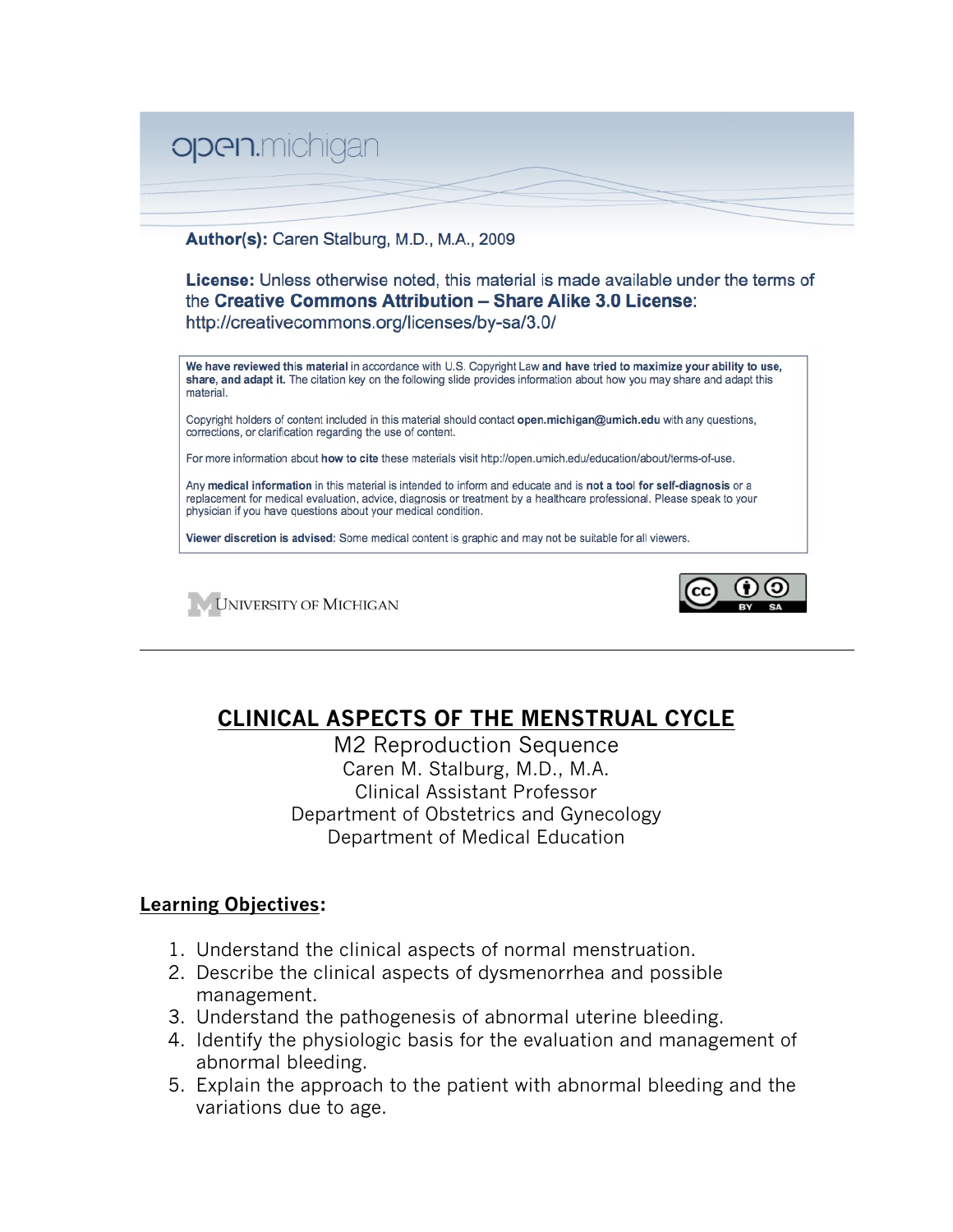- 6. Understand the pathogenesis of primary and secondary amenorrhea.
- 7. Explain the evaluation and treatment of amenorrhea.

# **Study Questions:**

What is normal menstruation? What factors are key to the regulation of menstruation? Why do women develop dysmenorrhea?

What are the sources of abnormal uterine bleeding? How would you evaluate the patient for each? Will your evaluation vary depending on the patient's age or menopausal status?

Why do women stop menstruating? Why might someone never begin to menstruate? What is the most likely cause of each? What would you expect on examination and/or evaluation? What tests would help discern the etiology of 'no bleeding'?

# **Key Terms and Definitions:**

**Menarche:** Age at onset of menstruation

**Primary amenorrhea:** Absence of menstruation despite signs of puberty **Secondary amenorrhea:** Absence of menstruation for 3-6 months in a woman who previously menstruated

**Dysfunctional uterine bleeding:** Irregular bleeding, unrelated to anatomic lesions of the uterus, therefore due to anovulation or anovulatory cycle

**Polymenorrhea:** Menstrual interval less than 21 days

**Oligomenorrhea:** Menstrual interval greater than 35 days

**Hypomenorrhea:** Scant amount of menstrual flow

**Hypermenorrhea:** Large amount of menstrual flow

**Menorrhagia:** Regular menstrual intervals, excessive flow and duration **Metrorrhagia:** Irregular menstrual intervals, excessive flow and duration **Anovulation/anovulatory:** Menstrual cycle without ovulation **Mittleschmertz:** Pain with ovulation

**Molimina:** Symptoms preceding menses

**Dysmenorrhea:** Menstrual cramping/pain

**Threatened abortion:** Vaginal bleeding within first 12 weeks of pregnancy **Inevitable abortion:** Dilation of cervix, vaginal bleeding, products visible **Incomplete abortion:** Some products of conception expelled but not all, bleeding, dilation

**Complete abortion:** Products of conception expelled, os closed, minimal bleeding

**Missed abortion:** Embryonic demise, no products of conception passed

# **Normal Menstruation**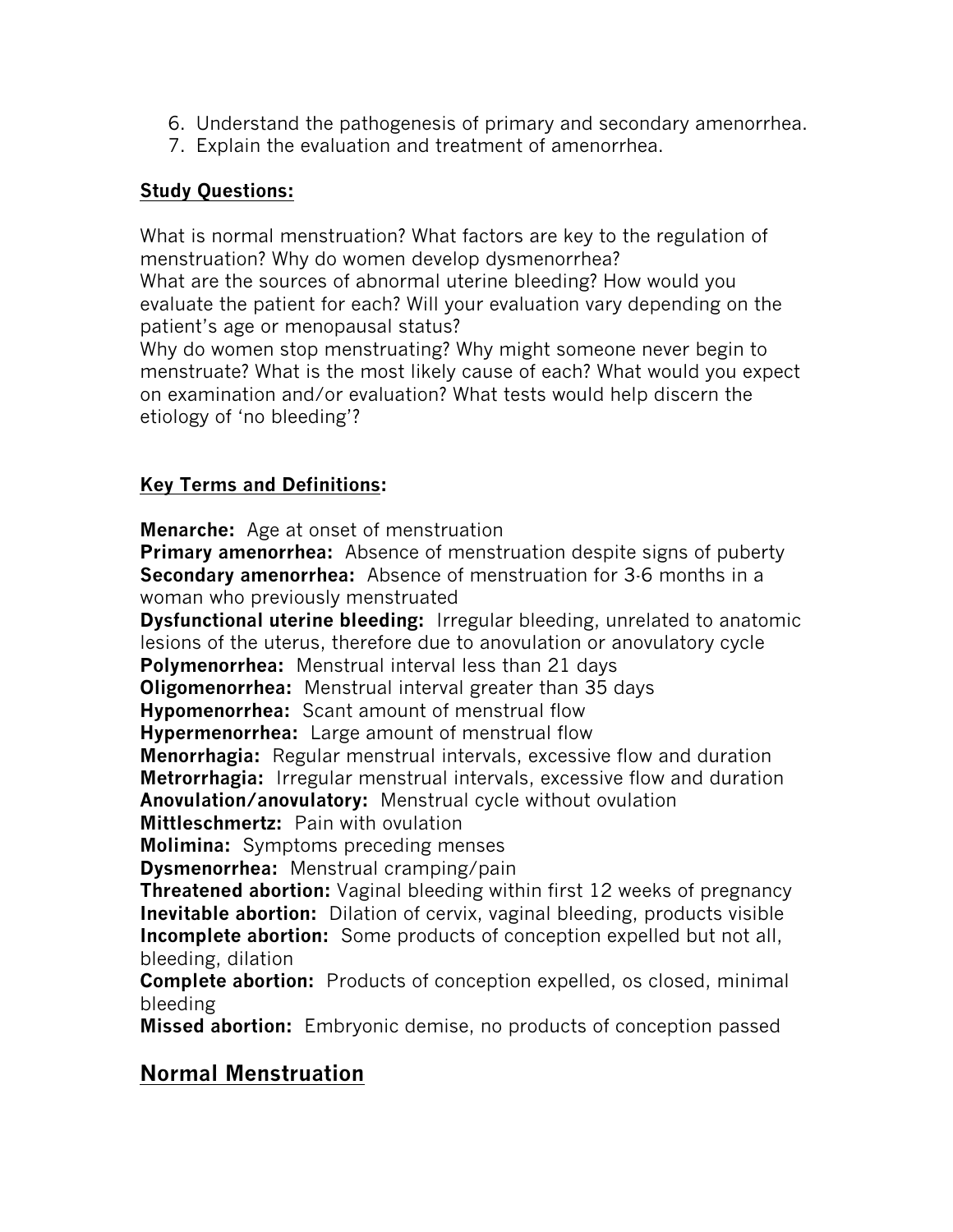Endometrium with cyclic growth and regression in response to estrogen and progesterone

Proliferative phase Secretory phase

Menarche average age 12, normal range 9-16

Rate and quality of follicular growth and development determines cycle length.

-highest incidence of anovulatory cycles <20 yo age and >40 yo age

Normal menstrual interval 21-35 days -counting from  $1<sup>st</sup>$  day to  $1<sup>st</sup>$  day of flow -only 15% of reproductive age cycles are 28 days

Usual flow 4-6 days, with normal range 2-8 days -what could affect length of flow?

Normal flow 30-40 mL, excessive flow >80mL -difficult to quantify -anemia as evidence of heavy bleeding

Cyclic events

-changes in vaginal discharge -mittleschmertz -molimina -dysmenorrhea -symptoms with menses -Premenstrual syndrome prevalence symptoms cultural conditioning treatment -psychological dependence on "cycle"

# **Dysmenorrhea**

--Primary dysmenorrhea pathophysiology symptoms treatment

--Secondary dysmenorrhea pathophysiology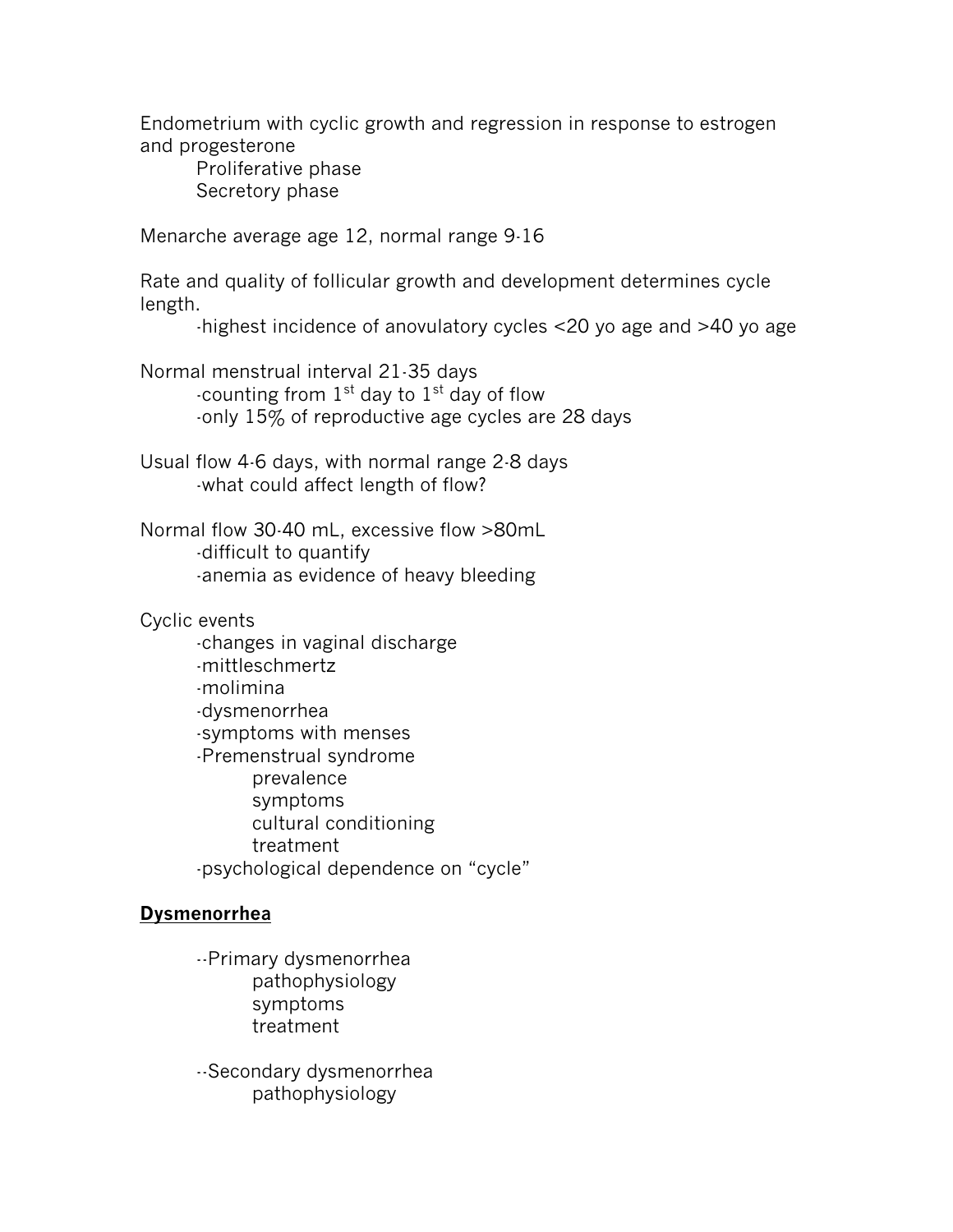symptoms etiologies: endometriosis, pelvic inflammation, leiomyomas, adenomyosis, ovarian cysts, pelvic congestion

--Chronic pelvic pain (> 6 months duration) *viscerosomatic convergence* multiple potential sources of pain h/o physical/sexual assault

# **Abnormal Uterine Bleeding (AUB)**

Must exclude pregnancy as source of abnormal bleeding. In a reproductive age female, pregnancy is the most common cause of secondary amenorrhea.

### **AUB due to pregnancy**:

Implantation bleeding

Threatened abortion

Inevitable abortion

Incomplete abortion

Complete abortion

Missed abortion

Ectopic pregnancy

Molar pregnancy

# **Dysfunctional Uterine Bleeding:**

Irregular bleeding unrelated to anatomical lesions of the reproductive tract, usually due to **anovulatory** cycles

DUB is a common cause of AUB in post-pubertal and peri-menopausal patients

Hormonal causes of anovulation: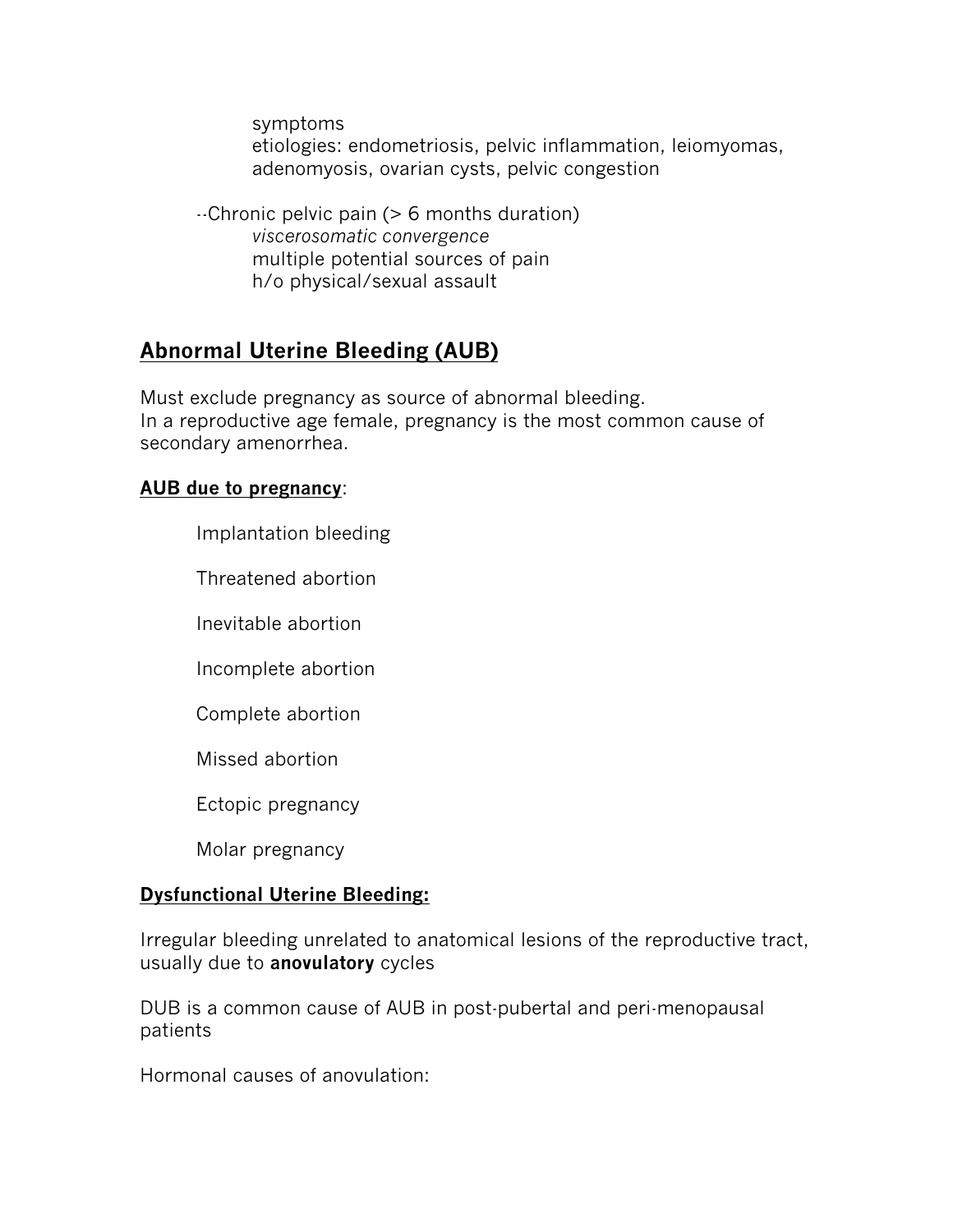Hypothalamic-Pituitary-Ovarian axis dysfunction -polycystic ovarian syndrome

-thyroid dysfunction

-hyperprolactinemia

-stress

-obesity

-exercise changes

# **AUB due to anatomic lesions:**

### UTERINE

Uterine leiomyomas

Endometrial polyps

**Endometritis** 

Endometrial Carcinoma

# **CERVIX**

Carcinoma of cervix

Cervical dysplasia

Endocervical polyps

**Cervicitis** 

# VULVA/VAGINA

Carcinoma of vulva or vagina

Vaginitis

Trauma/lacerations

Foreign bodies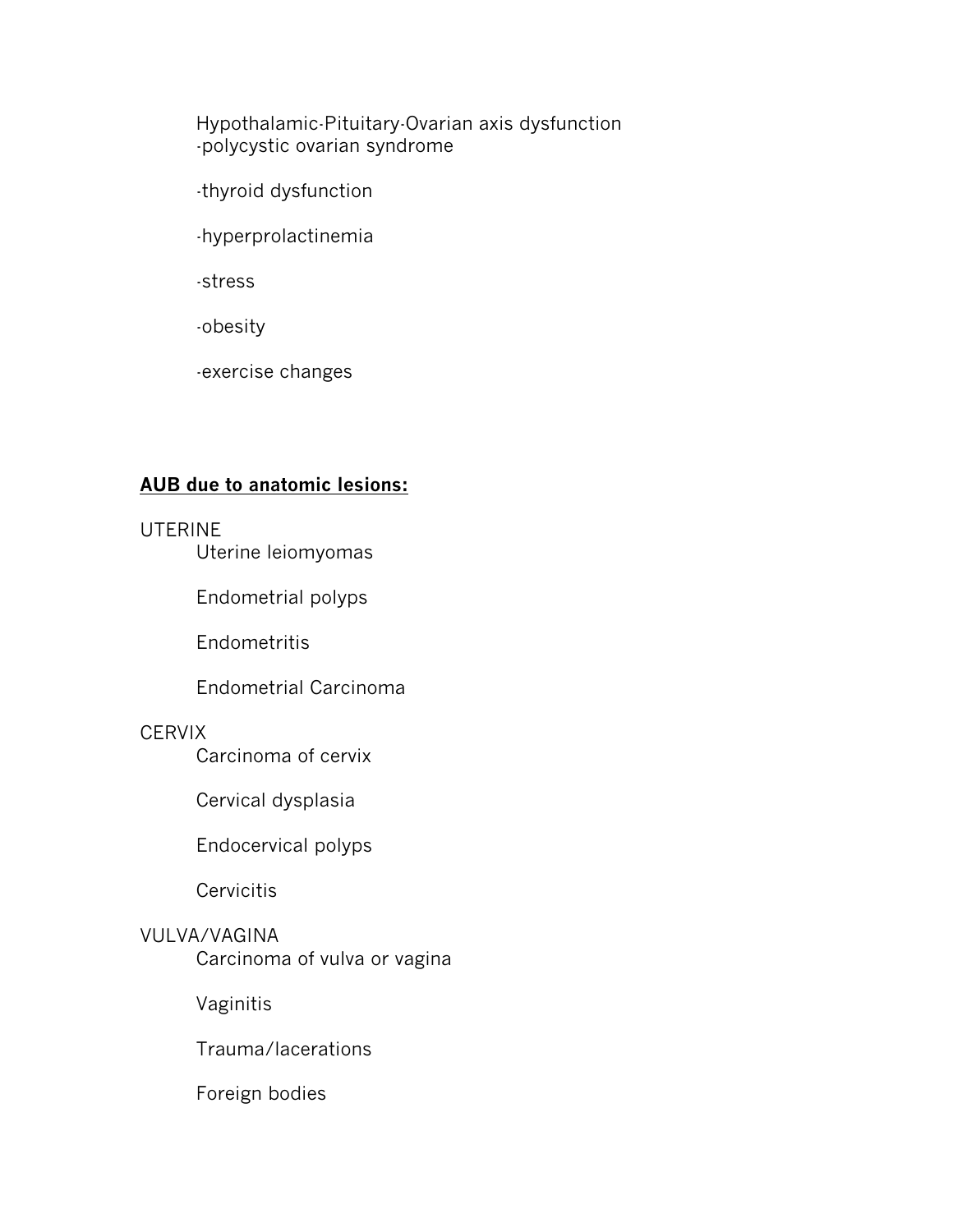Pessaries

### **AUB due to systemic causes:**

Bleeding disorders -intrinsic -iatrogenic

# **Evaluation of AUB**

Dependent on age and reproductive considerations of the patient In a reproductive age woman, exclude pregnancy

History/Physical **Testing** Papanicolaou smear Wet prep CBC Thyroid function tests Prolactin Evaluation of endometrium Biopsy of suspicious lesions ?Role of FSH/Estradiol

Imaging

Pelvic ultrasound Hysterosonogram/Sonohysterogram

### **Age specific issues in evaluation:**

#### Adolescent

- Anovulation due to immaturity of H-P-O axis
- **Unopposed estrogen stimulation of endometrium**
- Rule out pregnancy
- **Blood dyscrasias common as etiology of menorrhagia**
- **Strategies for respectful pelvic exam**
- **Consider ultrasound**

Childbearing/Reproductive age woman

- **Pregnancy complications**
- **•** Organic lesions more common
- Pap smear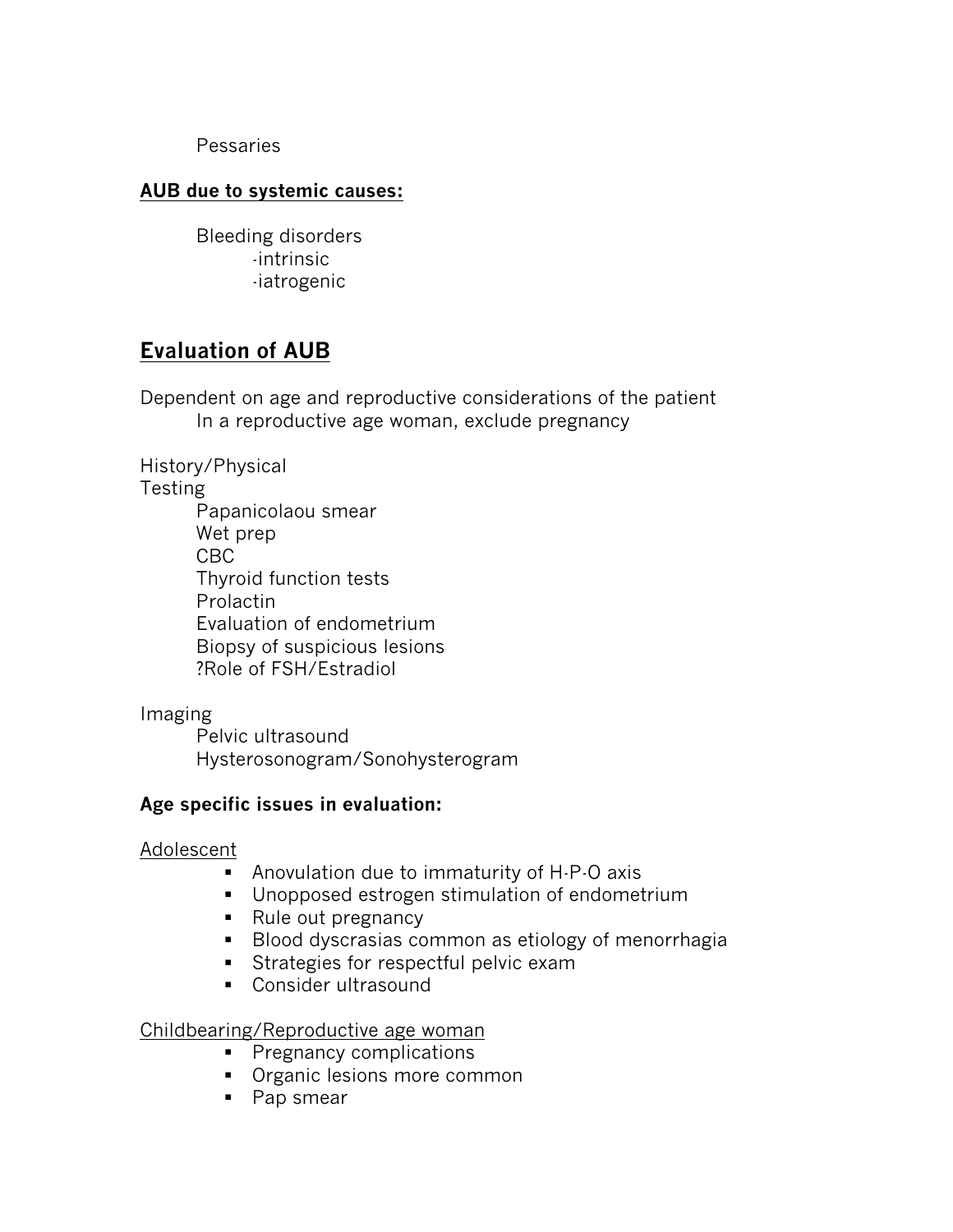- Consider hypothyroidism and hyperprolactinemia
- **Possible evaluation of endometrium with endometrial biopsy**

### Perimenopausal woman

- MUST rule out malignant and pre-malignant conditions of uterus and cervix
- Anovulatory cycles prevalent
- **Consider endometrial sampling**
- Consider hypothyroidism and hyperprolactinemia

### Postmenopausal woman

- **Endometrial cancer until proven otherwise**
- MUST sample endometrium

# **Treatment options for AUB:**

| Non-hormonal options: NSAIDs for menorrhagia |
|----------------------------------------------|
| Iron supplementation                         |

Hormonal options: (if NO malignancy)

OCPs **HRT** Cyclic progesterone Thyroid replacement Bromocriptine

Surgical options: Dilitation and curettage Hysteroscopy Hysterectomy Myomectomy Endometrial ablation

# **Amenorrhea**

Primary amenorrhea: lack of menses by age 16 More likely due to congenital abnormality, genetic disorder, or defective gonad

Secondary amenorrhea: Cessation of menses for > 3 months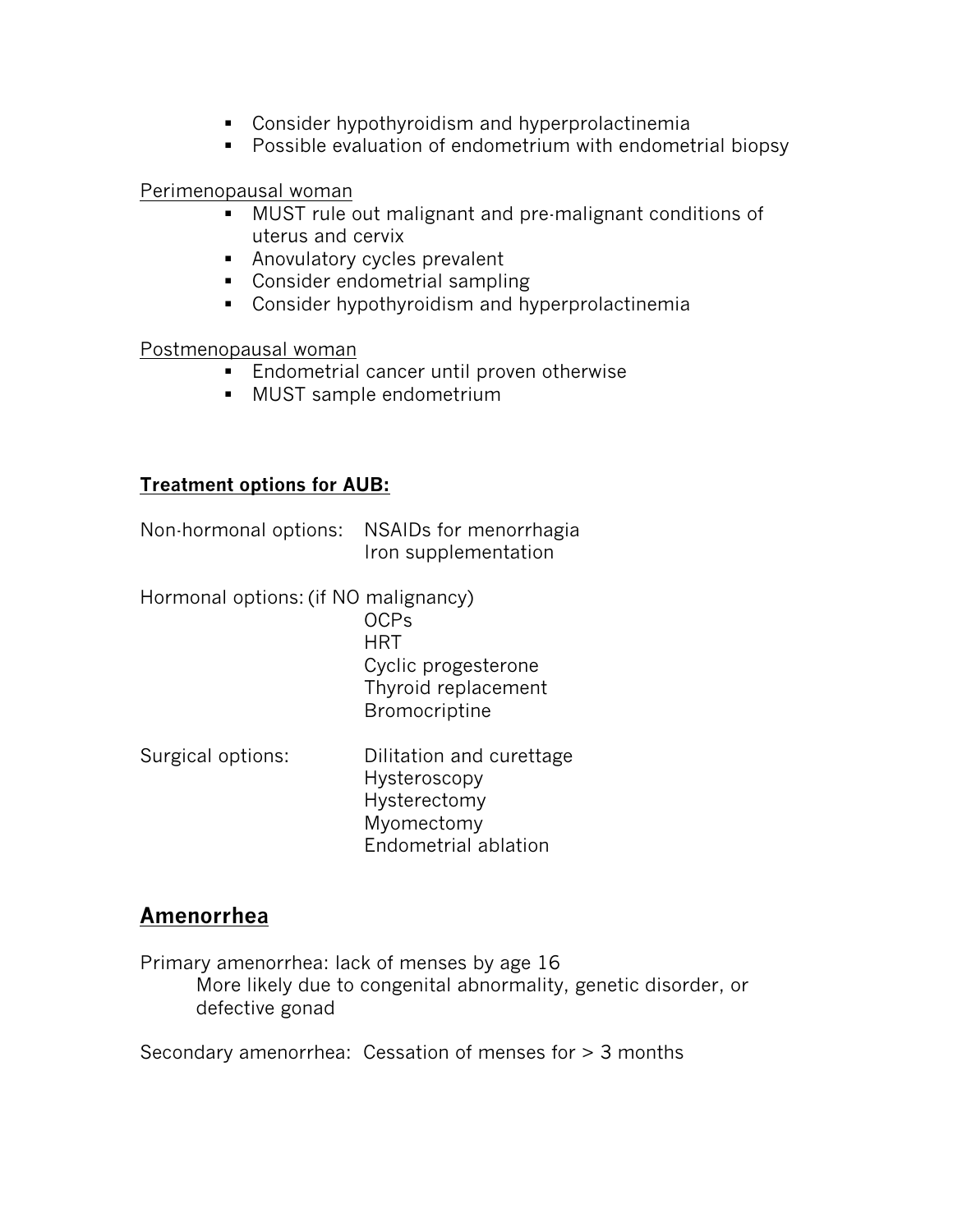#### Most common cause of secondary amenorrhea is pregnancy

#### H-P-O axis dysfunction:

Alteration in pulsatile GnRH secretion Diagnosis of exclusion

Functional causes: weight loss, excessive exercise, obesity, head trauma

Neoplastic causes: pituitary adenoma, craniopharyngioma Psychiatric causes: anxiety, eating disorders Pharmacologic causes: tranquilizers, marijuana

#### Ovarian Failure:

Menopause

Hypoestrogenic symptoms Elevated FSH, decreased estradiol

### Premature

Autoimmune Alkylating chemotherapeutic agents

Gonadal dysgenesis (Turner's syndrome)

45 XO or mosaic congenital webbed neck, low set ears cubitus valgus, short stature shield chest, high-arched palate, increased pigmented nevi association with congenital cardiac disease

#### Androgen insensitivity

Genotypic male, phenotypic female Normal breast development Sparse axillary and pubic hair Presence of vaginal dimple Absence of female genital organs Testicles in inguinal canal or intraabdominal Orchiectomy

#### Polycystic ovarian syndrome:

Amenorrhea, obesity, hirsutism, acne Hyperandrogenism Hyperinsulinemia

Outflow obstruction: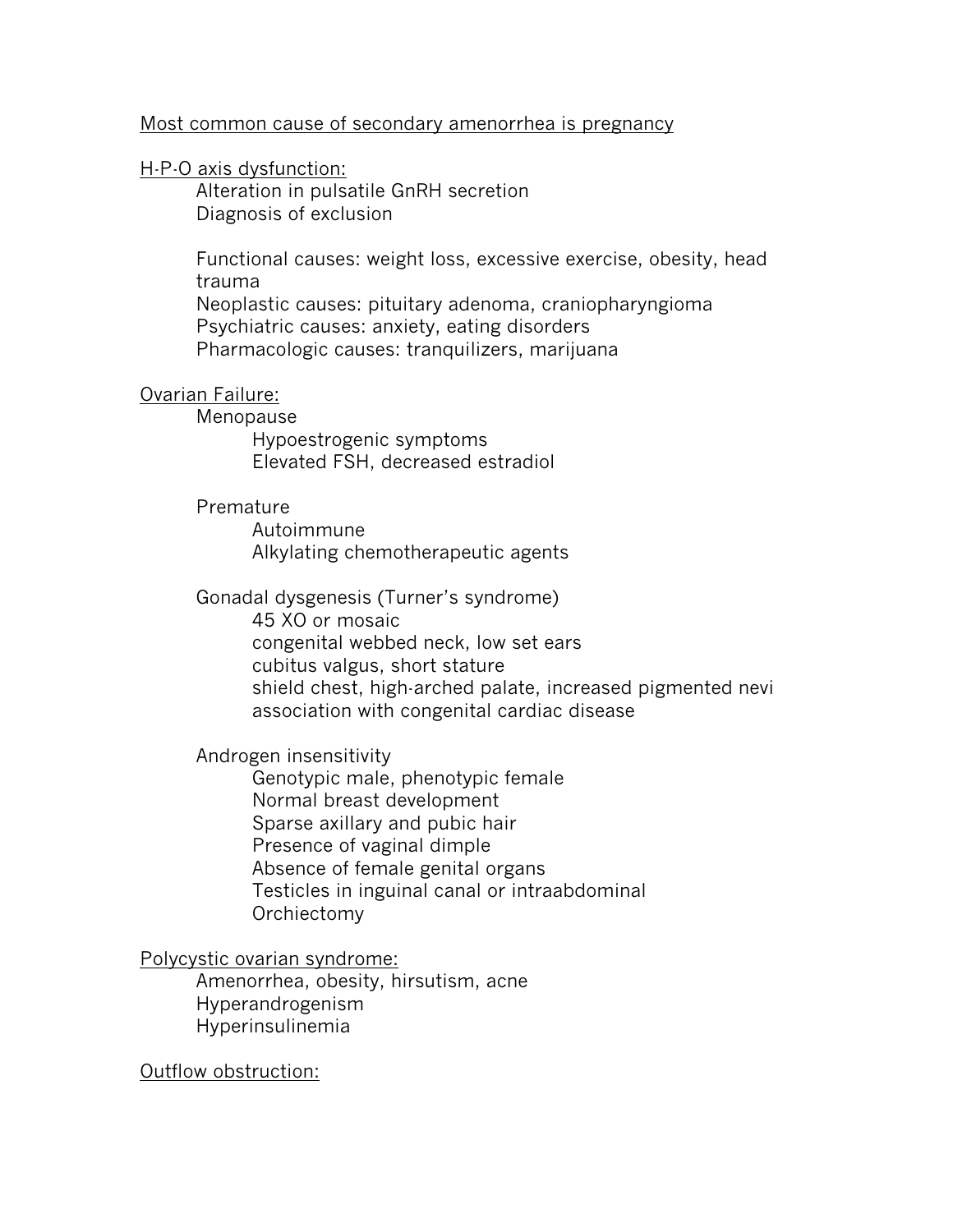| Imperforate hymen:    | bulging at introitus<br>Molimina without bleeding                                                                           |
|-----------------------|-----------------------------------------------------------------------------------------------------------------------------|
| Absent uterus/vagina: | secondary sex characteristics present<br>Mayer-Rokitansky-Kuster-Hauser syndrome<br>Associated renal and skeletal anomalies |
| Asherman's syndrome:  | scarring of uterine cavity after D&C<br>Increased risk with infection, retained POCs                                        |

### **Evaluation of Amenorrhea:**

History

Sexual activity and contraception use/need Menopausal symptoms Medication use Prior surgeries History (cont.) Eating habits Exercise habits Weight changes Hirsuitism Galactorrhea

Physical Exam Evaluate for breast budding, axillary and pubic hair Pelvic exam

Laboratory evaluation Pregnancy test TSH, Prolactin levels Androgen levels FSH, estradiol Karyotyping

Diagnostic studies Pelvic Ultrasound Pelvic MRI MRI of sella turcica

Progesterone challenge

#### **Treatment of Amenorrhea:**

Diagnosis dependent